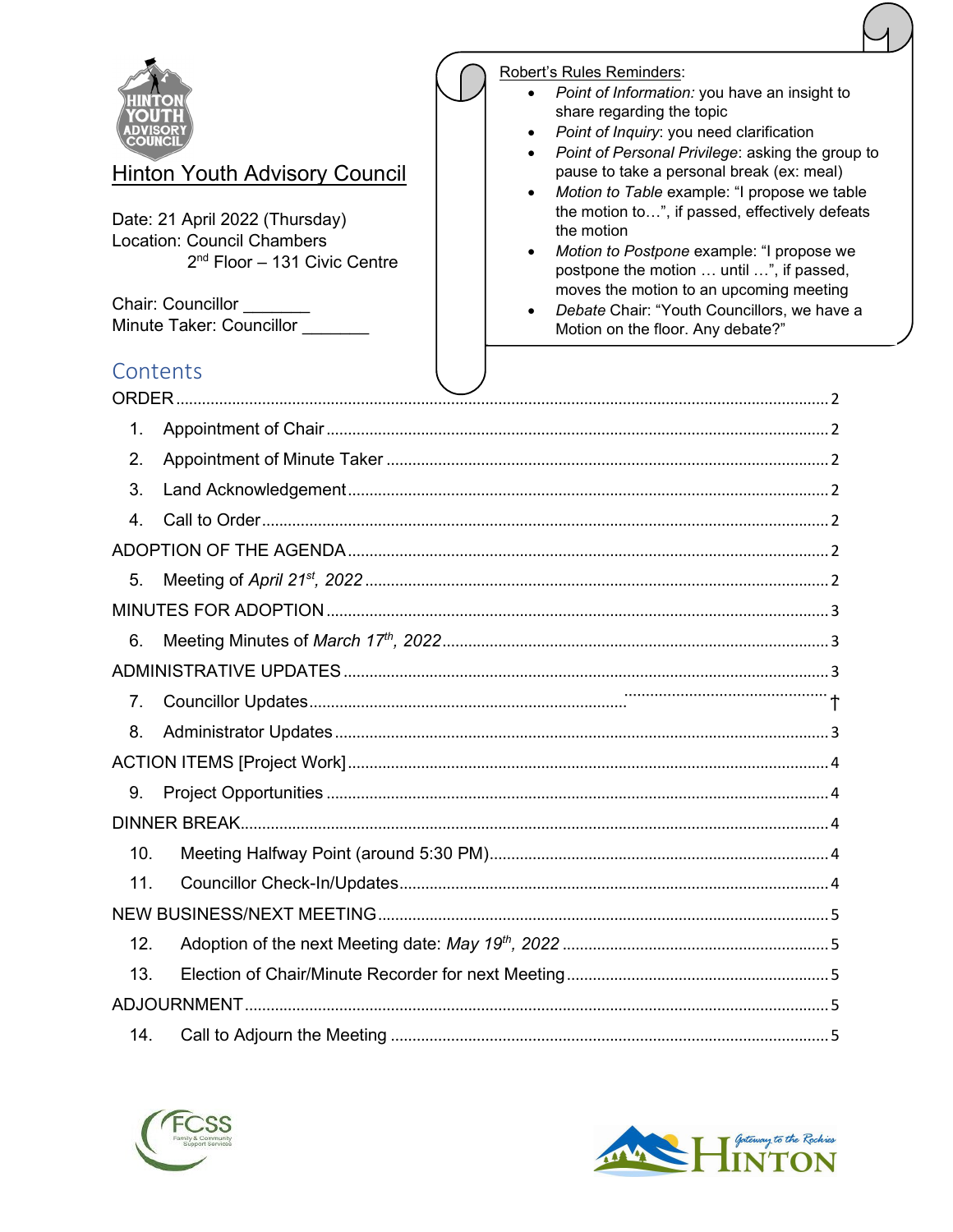

<span id="page-1-1"></span><span id="page-1-0"></span>1. Appointment of Chair

Youth Councillor:

"I move that **be appointed as Chair for this meeting.**"

- a. Councillor Sterling
- b. Councillor Hayden

Other Youth Councillor: "I'll now call to question all those in favour." \*Councillors vote\* "Motion carried."

<span id="page-1-2"></span>2. Appointment of Minute Taker

Youth Councillor:

"I move that \_\_\_\_\_\_\_\_\_\_\_ be appointed as Minute Recorder for this meeting."

- a. Councillor Jayda
- b. Councillor Joehn

Chair: "I will now call to question all those in favour." \*Councillors vote\* "Motion carried."

<span id="page-1-3"></span>3. Land Acknowledgement

Chair:

"The Hinton Youth Advisory Council is grateful to the stewards that take care of our beautiful and vibrant mountain ranges. HYAC recognizes its role to make Hinton better for all our community in the spirit of togetherness. The Youth Councillors uphold a neighbourly spirit as settlers in service of Treaty 6 and Métis Nation Region 4 lands."

<span id="page-1-4"></span>4. Call to Order; Chair: "I will now call this meeting to order at 4: PM."

#### <span id="page-1-5"></span>ADOPTION OF THE AGENDA

<span id="page-1-6"></span>5. Meeting of *April 21st, 2022*

Chair:

"Youth Council, any additions or deletions to today's Agenda?" [*Youth Councillors indicate any amendments*] "Administration, any additions or deletions to today's Agenda?" [*Administrators indicate any amendments*] "Youth Council, I'll entertain a motion to adopt the Agenda…



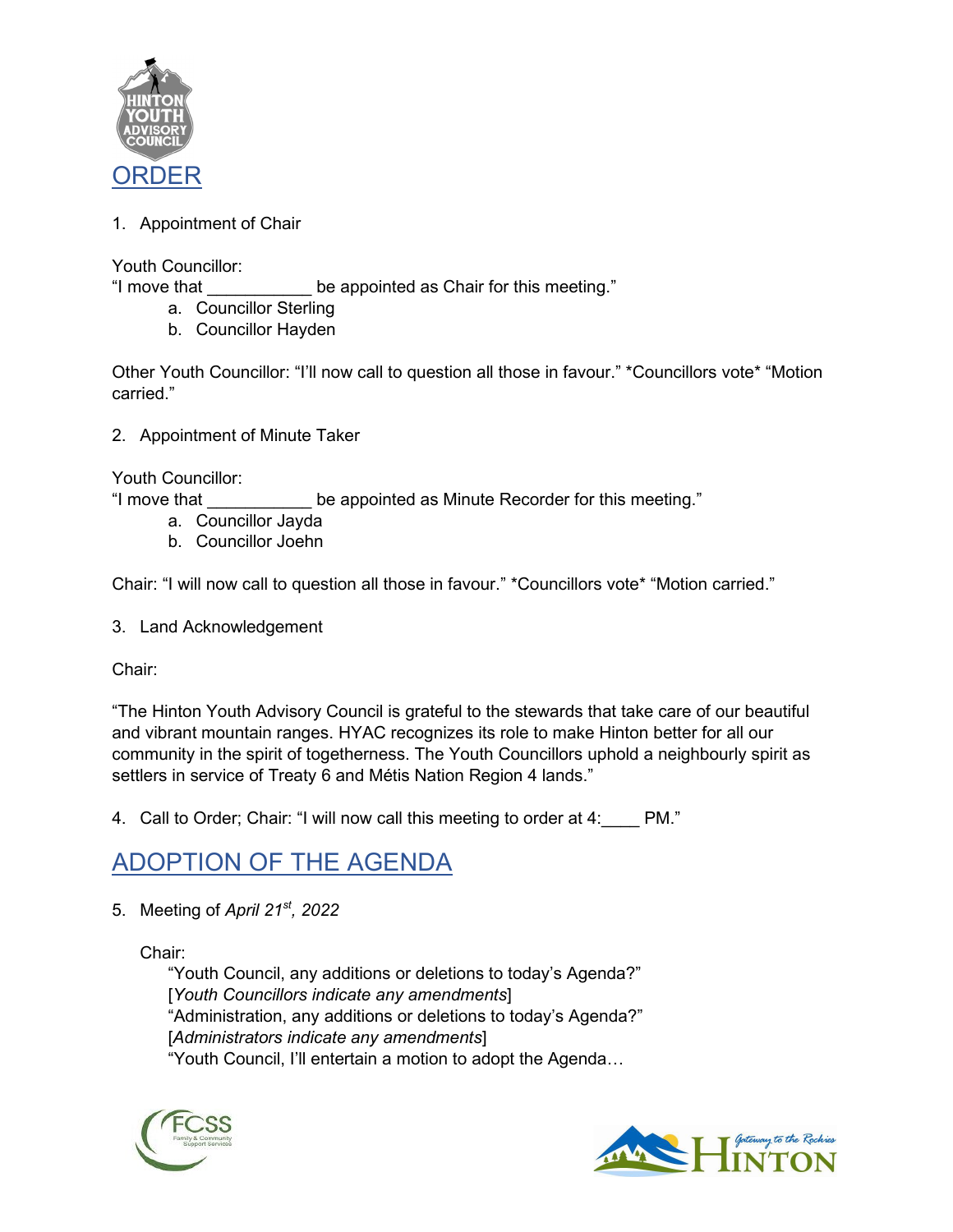

- As amended*.*" (changes were made)
- As presented." (no additions/deletions)

Youth Councillor:

"I move that the Youth Council adopt the Agenda as [amended or presented]."

Chair: "I will call to question: all those in favour." / "Opposed" (only if everyone is **not** in favour).

Youth Councillors \*vote to adopt the Agenda\*.

Chair: "Motion [carried or defeated]."

#### <span id="page-2-0"></span>MINUTES FOR ADOPTION

<span id="page-2-1"></span>6. Meeting Minutes of *March 17th, 2022* [*the previous meeting*]

Chair:

"Youth Council, I'll entertain a motion to adopt the Minutes from the *March 17th, 2022* Meeting."

Youth Councillor:

"I move that the Youth Council adopt the Minutes from the *March 17th, 2022* Meeting as presented."

Chair: "I will call to question, all those in favour." / "Opposed."

Youth Councillors \*vote to adopt the previous Minutes\*.

Chair: "Motion [carried or defeated]."

#### <span id="page-2-2"></span>ADMINISTRATIVE UPDATES

- <span id="page-2-3"></span>7. Administrator Updates
	- a. James, Calgary Youth Summit
	- b. Heather, Minute Taker "Homework"

Chair: "I'll now open the floor to \_\_\_\_\_\_\_\_\_\_\_\_\_\_\_\_\_ [named individual] for discussion of ...

- a. Administrator James, Calgary Youth Summit
- b. Administrator Heather, Minute Taker "Homework"



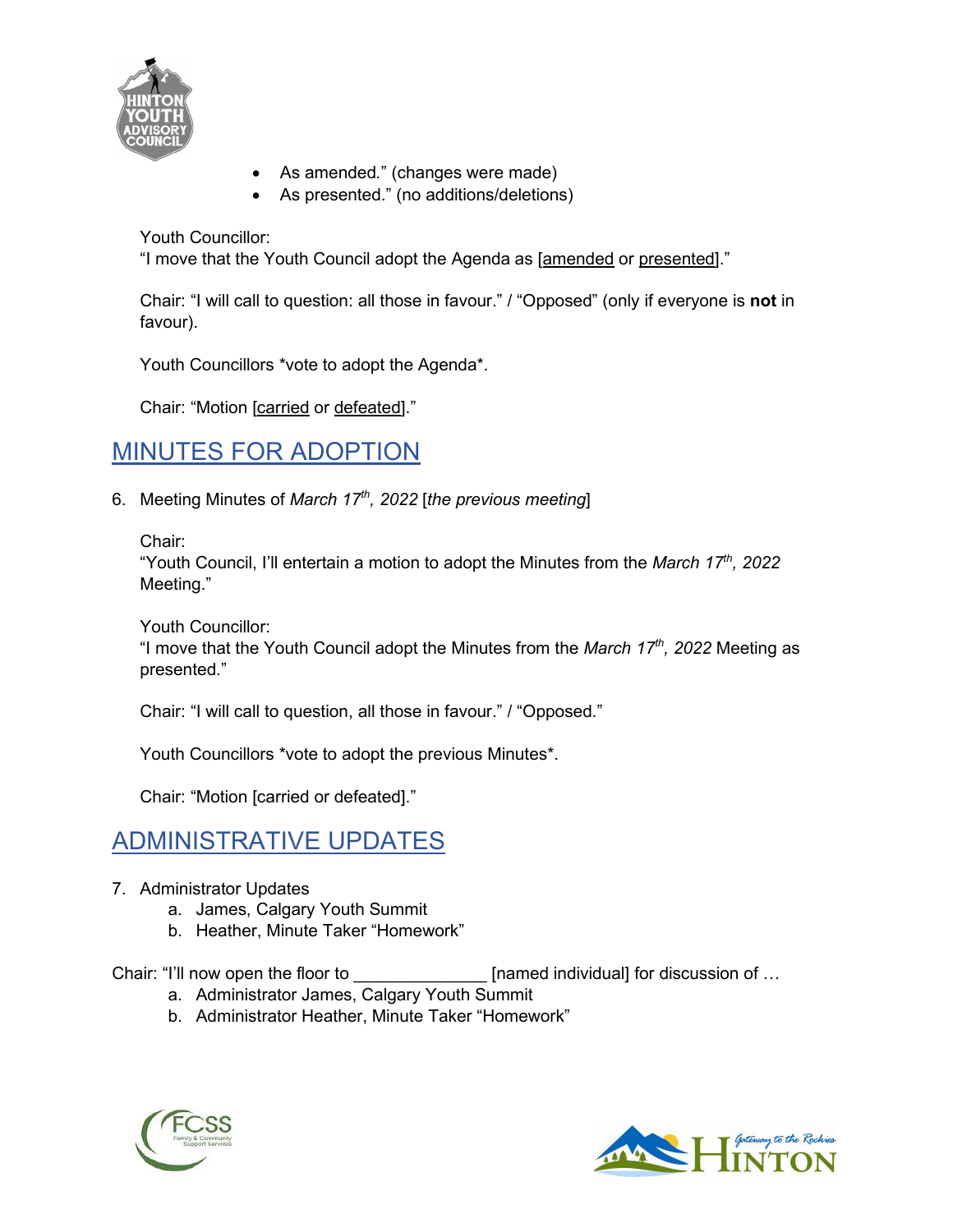

#### <span id="page-3-0"></span>ACTION ITEMS [PROJECT WORK]

- <span id="page-3-1"></span>8. Project Opportunities
	- a. Options: Mental Health Preface from Administrator Amanda
		- i. Get Out & Explore w/ Administrator James
		- ii. Museum Garden w/ Margaret
	- b. Presentation: Calgary Youth Summit to Council
		- i. [Youth Leadership Summit Google Slides](https://docs.google.com/presentation/d/1NDH2LPb5ijPwCNBtpmtllA6jhJ6IMaOuhpDu7X8sG0Q/edit#slide=id.g1235740c8f2_0_34)
		- ii. Presentation to Council: June 7<sup>th</sup> or June 21<sup>st</sup> (Tuesdays)
	- c. Coordinating Volunteer Hours

Chair: "I will now open the item of '<br>
' for discussion."

Youth Councillors \*take turns speaking after being acknowledged by the Chair\* [Following discussion] "I move that…"

Chair: "Youth Council, we have a motion on the floor – any debate?"

Youth Councillors \*debate\*

Chair: "Seeing no one else wishing to speak, I will now call to question all those in favour." / "Opposed."

Youth Councillors \*vote\*.

Chair: "Motion [carried or defeated]."

#### <span id="page-3-2"></span>DINNER BREAK

<span id="page-3-3"></span>9. Meeting Halfway Point (around 5:30 PM)

Youth Councillor \*requests to make a Point of Personal Privilege\* "I move that we take a break of **20** minutes."

Chair: "I will call to question all those in favour."

Youth Councillors \*vote in favour\*

Chair: "Motion carried unanimously. We will reconvene in \_\_ minutes."

<span id="page-3-4"></span>10. Councillor Check-In/Updates



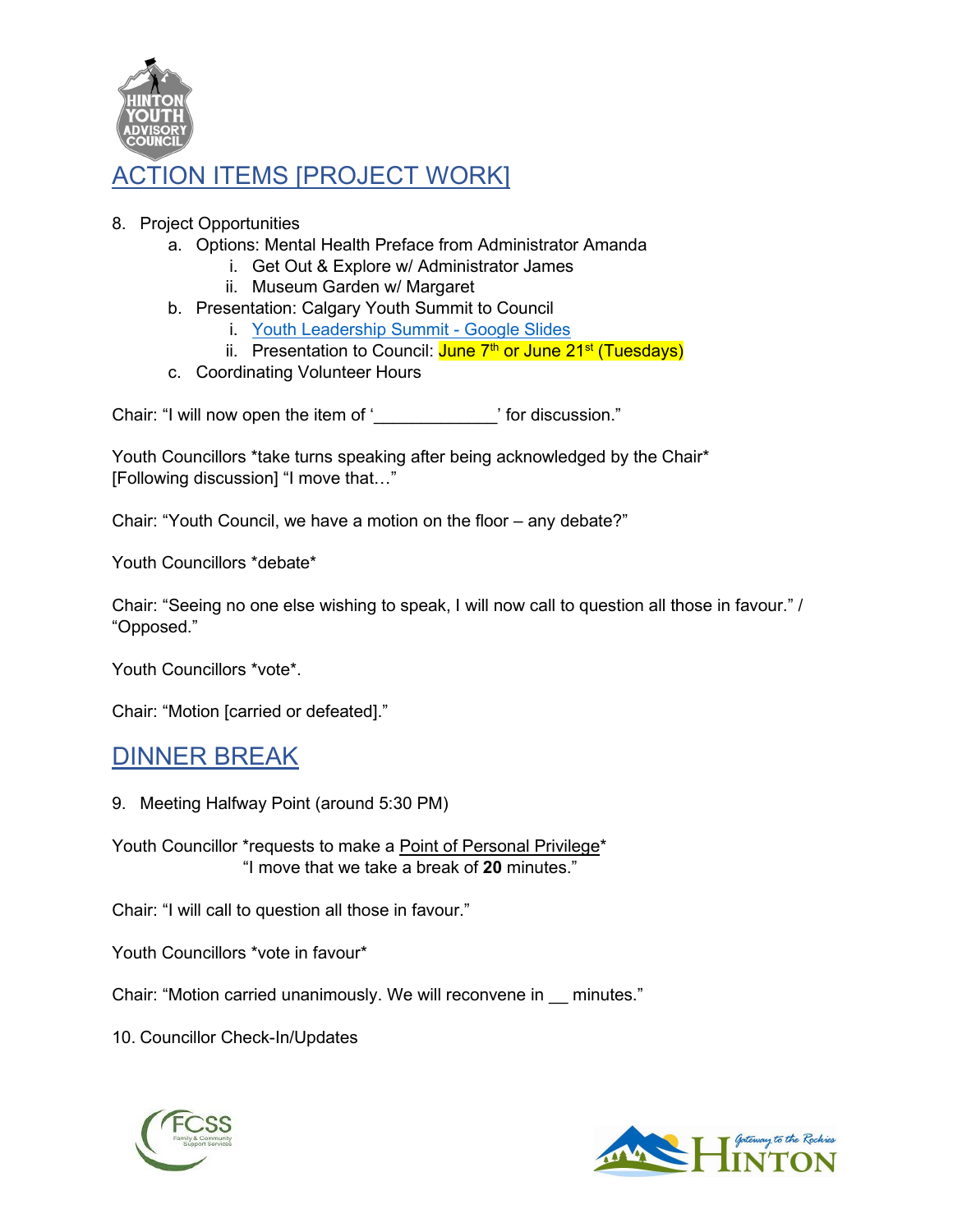

Chair: "I will now open the floor for the item of Councillor Updates. Councillor  $\qquad \qquad$ , anything to report?"

- a. Councillor Race
- b. Councillor Haas

#### <span id="page-4-0"></span>NEW BUSINESS/NEXT MEETING

<span id="page-4-1"></span>11. Adoption of the next Meeting date: *May 19th, 2022*

Chair: "I will now entertain a motion to establish the date for the next Youth Council Meeting."

Youth Councillor: "I move that the next Youth Council Meeting be held on *May 19<sup>th</sup>*, 2022."

Chair: "I will call to question: all those in favour." / "Opposed."

Youth Councillors \*vote\*.

Chair: "Motion [carried or defeated], the next meeting will be the *May 19th, 2022*."

<span id="page-4-2"></span>12. Election of Chair/Minute Recorder for next Meeting:

Chair: "I will now entertain a motion to elect the Chair/Minute Recorder for the next Meeting."

Youth Councillor: "I move that the next Youth Council Meeting be chaired by... I move that the next Meeting's Minutes be recorded by...

Chair: "I will call to question: all those in favour." / "Opposed."

Youth Councillors \*vote\*.

Chair: "Motion [carried or defeated], the Chair/Minute Recorder for the next Meeting will be…  $\qquad \qquad \vdots$ 

#### <span id="page-4-3"></span>ADJOURNMENT

<span id="page-4-4"></span>13. Call to Adjourn the Meeting

Chair: "I will now entertain a motion to adjourn the meeting."

Youth Councillor: "I move that the Youth Council Meeting of *April 21st, 2022* be adjourned."



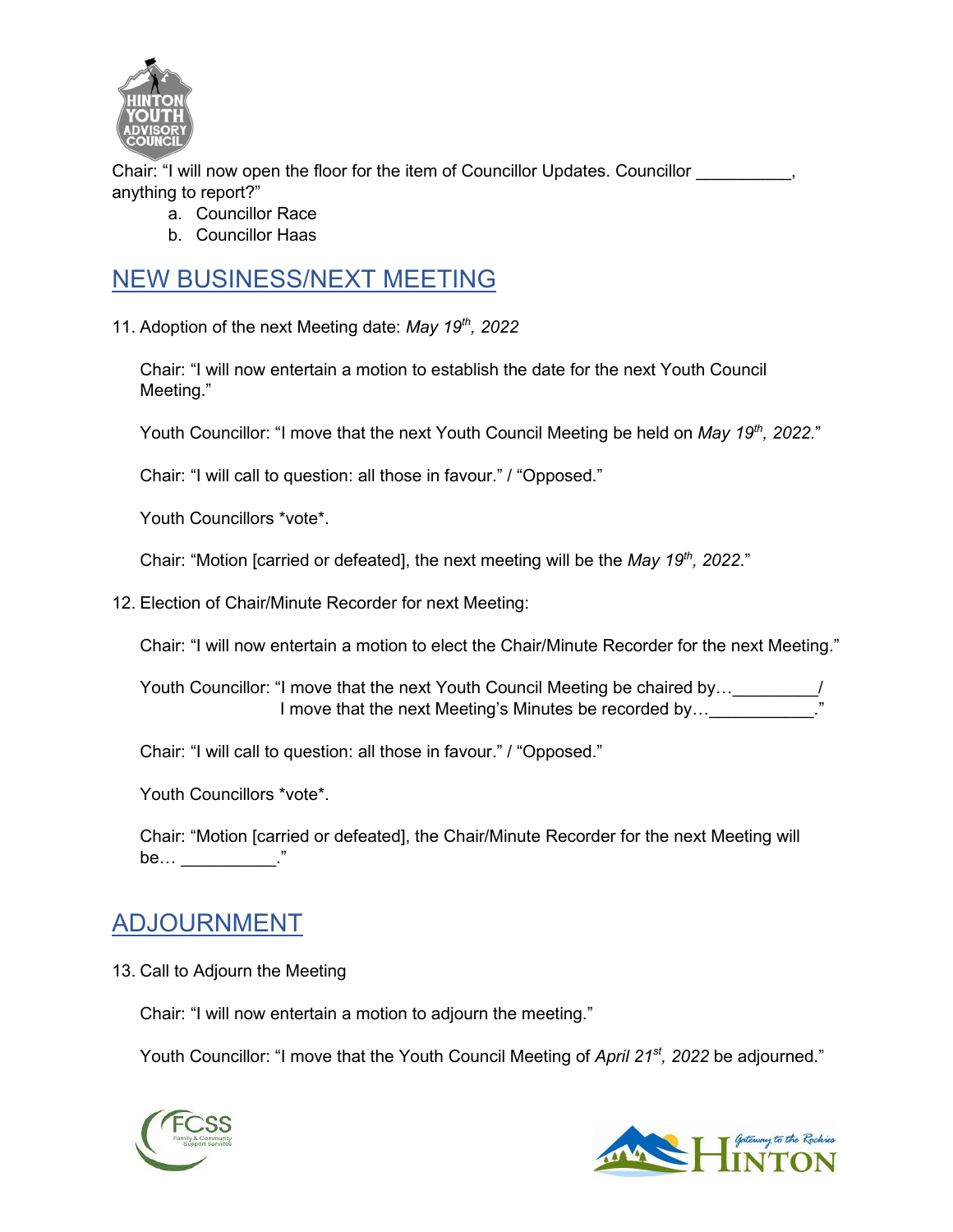

Chair: "I will call to question: all those in favour." / "Opposed."

Youth Councillors \*vote\*.

Chair: "Motion [carried or defeated], this meeting is adjourned at 6:\_\_\_\_ PM